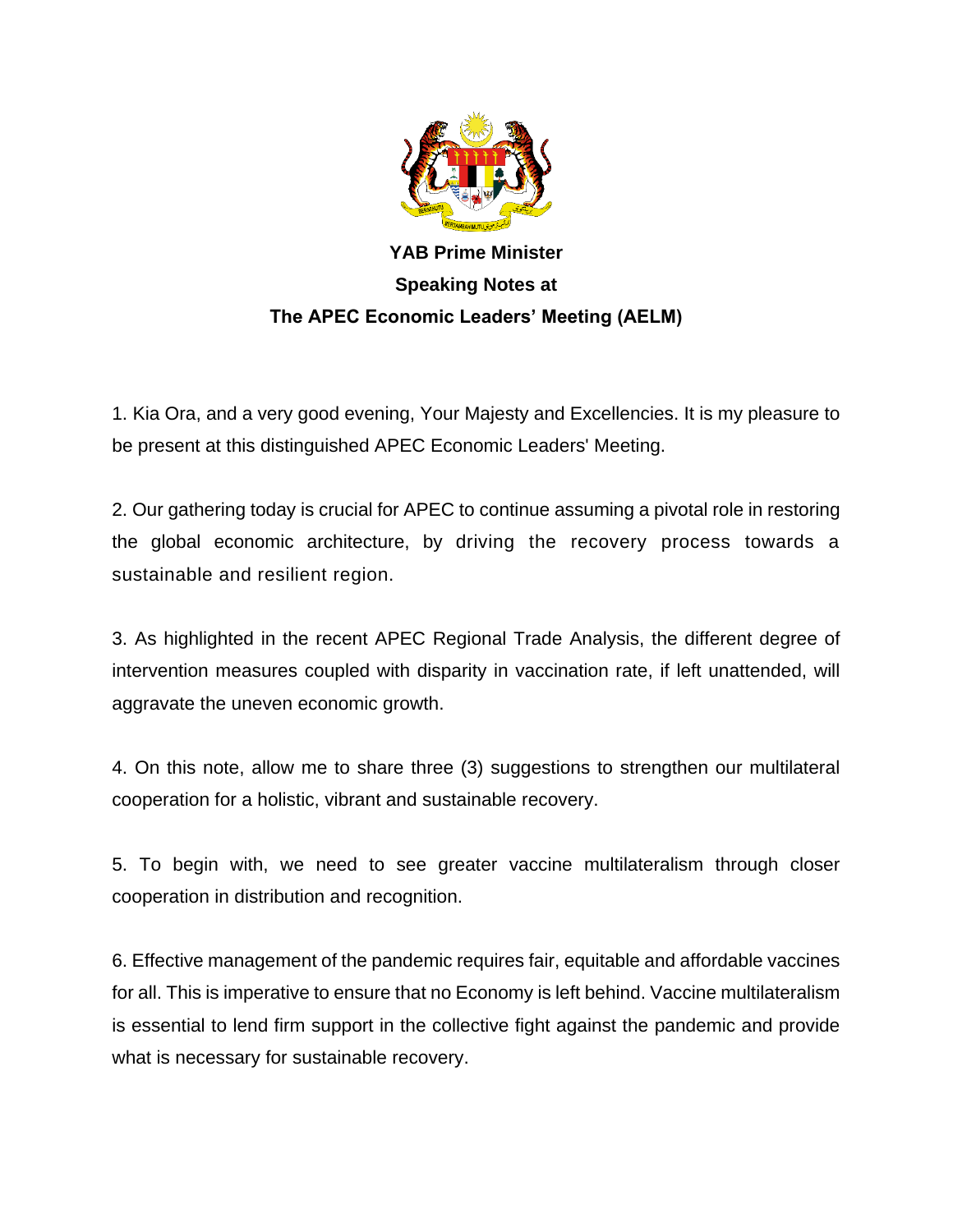7. Trade policy is central to this and facilitative measures are required to support the region's efforts to address the impediments. Hence, the Joint Statement by our Trade Ministers in June this year, is of utmost importance to identify and consider removing unnecessary barriers to trade, particularly those that expedite and facilitate flow of the vaccine supply chain.

8. In addition to improved accessibility to vaccines, we call for an end to vaccine discrimination, and in this vein, Malaysia continues to approve all vaccines green-lit by WHO. As the freedom of movement is crucial for the full realisation of economic recovery, Malaysia urges APEC to develop mutual recognition of vaccine certificate among Member Economies.

9. This brings me to the second point which is the reopening of our borders.

10. At this juncture, our high vaccination rate has reached the level and extent that we feel safe enough to gradually reopen our borders.

11. Reopening of international borders will certainly spur travel and tourism sectors, which are among the hardest hit by the pandemic, and this will in turn, drive economic recovery.

12. On this note, I am pleased to share that fully-vaccinated Malaysians have started traveling abroad since last month, while international tourists are allowed to visit Malaysia under strict adherence to safety measures that have been put in place. As a start in fully reopening our international border, I am proud to share that effective 29 November, a Vaccinated Travel Lane (VTL) between Malaysia and Singapore will be implemented. Malaysia is also in the midst of implementing a Travel Corridor Arrangement (TCA) with Indonesia.

13. I would like to take this opportunity to propose for the development of an appropriate regulatory coherence mechanism to facilitate safe, convenient and seamless travel on regional level. APEC can work on this collectively.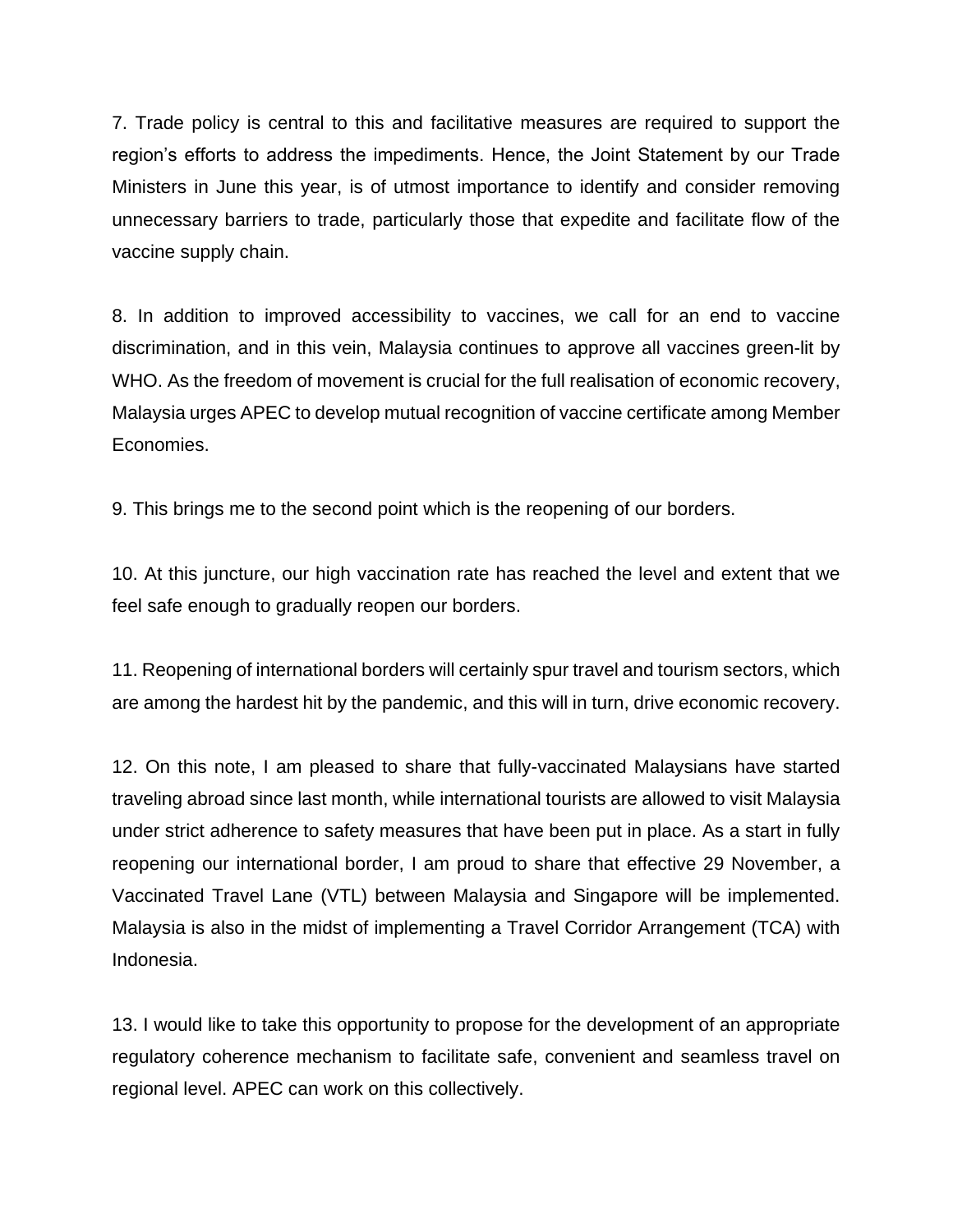14. Finally, digitalisation and green growth is the path for a sustainable and resilient future of the region.

15. The COVID-19 pandemic has clearly escalated digital transformation and technological adoption in every aspect of our lives. Innovative solutions borne out of necessity, has to a large extent, contributed to businesses' survival, job preservation, new opportunities for informal groups and hastened progress of the gig economy.

16. More importantly, while we are in the pursuit of digital innovation at an exceptional pace, we should not lose track of the Environmental, Social and Governance (ESG) agenda to achieve a more vibrant and sustainable economic environment in our region. Under the Twelfth Malaysia Plan (12MP) 2021-2025, we are committed in developing enabling instruments for climate action, ensuring sustainable energy, accelerating transition to circular economy and increasing resilience to climate change and disaster. In this spirit, we have targeted to achieve net-zero greenhouse gas (GHG) emissions by 2050 at the earliest.

Your Majesty and Excellencies,

17. Malaysia believes that APEC must continue to remain steadfast to its core purpose of promoting capacity building through economic and technical cooperation towards more inclusive, equitable and sustainable growth.

18. I am hopeful and optimistic that our deliberation and recommendations today would deliver fruitful and concrete outcomes.

19. The clarion call, as encapsulated in the Putrajaya Vision, for an open, dynamic, resilient and peaceful Asia-Pacific community by 2040 , is even more pronounced in a post COVID-19 world. Therefore, effective operationalisation of the implementation plan is key towards successful and sustainable future.